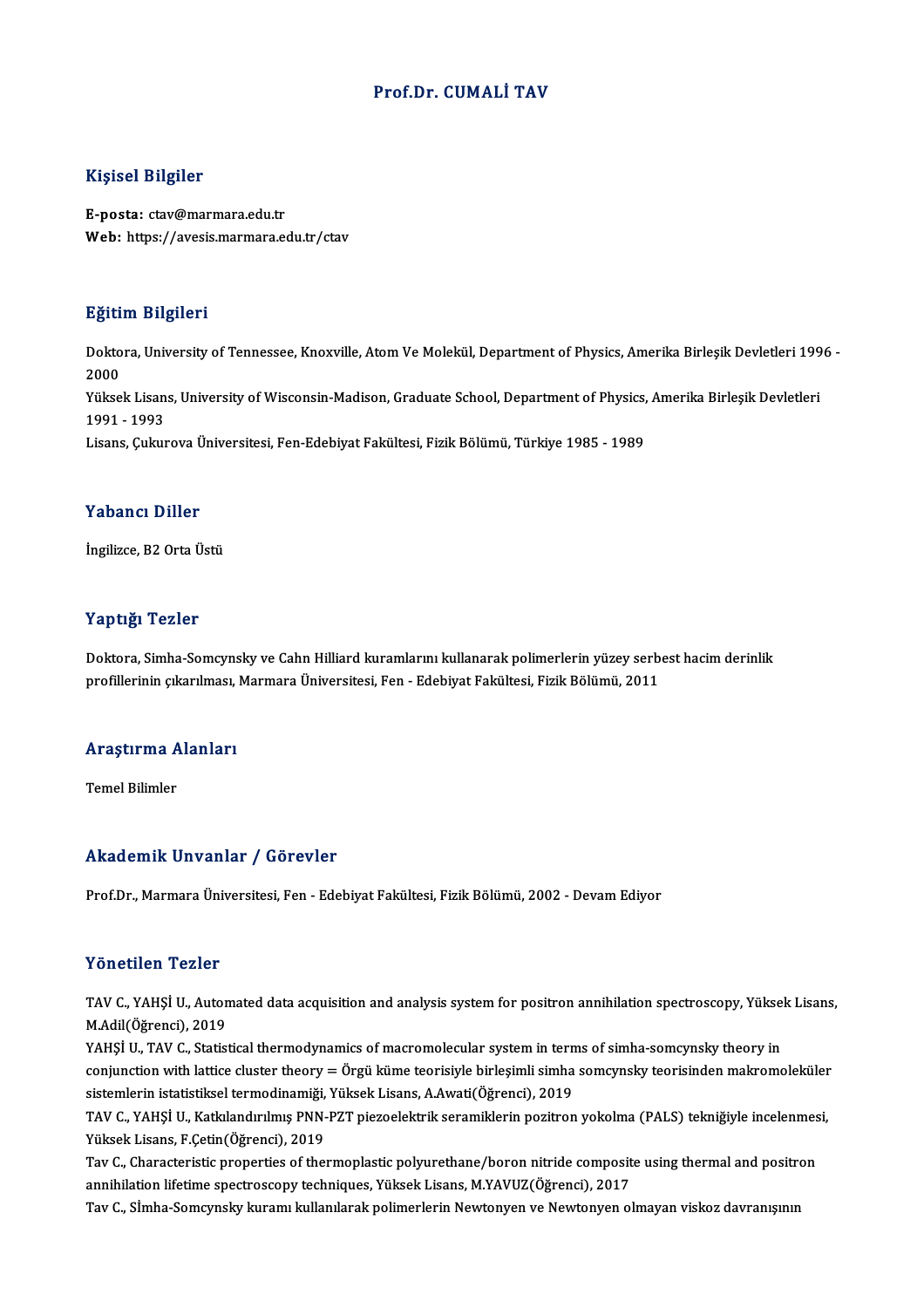serbest hacim cinsinden incelenmesi, Doktora, F.DİNÇ(Öğrenci), 2013<br>TAV C. Tav C. Naadiyum (Nd L2) katluk vitriyumailikat (Nd L2 : VSO) r

serbest hacim cinsinden incelenmesi, Doktora, F.DİNÇ(Öğrenci), 2013<br>TAV C., Tav C., Neodiyum (Nd+3) katkılı yitriyumsilikat (Nd+3 : YSO) nanofosfor sentezi, optiksel ve yapısal özellikleri,<br>Pelttera M.Erdem(Öğrengi), 2011 serbest hacim cinsinden incelenme:<br>TAV C., Tav C., Neodiyum (Nd+3) k<br>Doktora, M.Erdem(Öğrenci), 2011<br>Tav C. Simba Samarmalay ve Cabn b TAV C., Tav C., Neodiyum (Nd+3) katkılı yitriyumsilikat (Nd+3 : YSO) nanofosfor sentezi, optiksel ve yapısal özellikleri,<br>Doktora, M.Erdem(Öğrenci), 2011<br>Tav C., Simha-Somcynsky ve Cahn Hilliard kuramlarını kullanarak poli

Doktora, M.Erdem(Öğrenci), 2011<br>Tav C., Simha-Somcynsky ve Cahn Hilliard kura<br>çıkarılması, Doktora, S.KUZECI(Öğrenci), 2011<br>Tav C. Hasimsel malzomalarin bızlı nötren radı Tav C., Simha-Somcynsky ve Cahn Hilliard kuramlarını kullanarak polimerlerin yüzey serbest hacim derinlik pı<br>çıkarılması, Doktora, S.KUZECI(Öğrenci), 2011<br>Tav C., Hacimsel malzemelerin hızlı nötron radyografisi ile tahriba

çıkarılması, Doktora, S.KUZECI(Öğrenci), 2011<br>Tav C., Hacimsel malzemelerin hızlı nötron radyografisi ile tahribatsız analizi, Doktora, E.KAM(Öğrenci), 2011<br>YAHŞİ U., TAV C., Simha-somcynsky ve Cahn Hillard kuramlarını kul Tav C., Hacimsel malzemelerin hızlı nötron radyografisi<br>YAHŞİ U., TAV C., Simha-somcynsky ve Cahn Hillard kura<br>profilinin çıkarılması, Doktora, S.Küzeci(Öğrenci), 2011<br>Tav C. Noodiyum (Nd L2) katlalı vitriyumsilikat (Nd2 L YAHŞİ U., TAV C., Simha-somcynsky ve Cahn Hillard kuramlarını kullanarak polimerlerin yüzey serbest hacim derinlik<br>profilinin çıkarılması, Doktora, S.Küzeci(Öğrenci), 2011<br>Tav C., Neodiyum (Nd+3) katkılı yitriyumsilikat (N

profilinin çıkarılması, Dokt<br>Tav C., Neodiyum (Nd+3)<br>M.ERDEM(Öğrenci), 2011<br>Tav C. Bogitron taknikleriy Tav C., Neodiyum (Nd+3) katkılı yitriyumsilikat (Nd3+:YSO) nanofosfor sentezi, optiksel ve yapısal özellikleri, Dol<br>M.ERDEM(Öğrenci), 2011<br>Tav C., Pozitron teknikleriyle polimer elektrolitlerin iletkenlik-serbest hacim ili

M.ERDEM(Öğrenci), 2011<br>Tav C., Pozitron teknikleriyle polimer elektrolitlerin iletkenlik-serbest hacim ilişkisinin incelenmesi, Yüksek Lisans,<br>G.ERDEMCİ(Öğrenci), 2009

#### SCI, SSCI ve AHCI İndekslerine Giren Dergilerde Yayınlanan Makaleler

- CI, SSCI ve AHCI İndekslerine Giren Dergilerde Yayınlanan Makaleler<br>I. Electronic ionisation-induced annealing of pre-existing defects in Al2O3 and CaF2 single crystals<br>Iserrevisen M. Hazem B. Kuresi S. Tay C. Vebei U. Lem Izerrouken M., Hazem R., Kuzeci S., Tav C., Yahsi U., Lemam S.<br>PHILOSOPHICAL MAGAZINE, cilt.102, sa.4, ss.283-298, 2022 (SCI İndekslerine Giren Dergi) Electronic ionisation-induced annealing of pre-existing defects in Al2O3 and CaF<br>Izerrouken M., Hazem R., Kuzeci S., Tav C., Yahsi U., Lemam S.<br>PHILOSOPHICAL MAGAZINE, cilt.102, sa.4, ss.283-298, 2022 (SCI İndekslerine Gir Izerrouken M., Hazem R., Kuzeci S., Tav C., Yahsi U., Lemam S.<br>PHILOSOPHICAL MAGAZINE, cilt.102, sa.4, ss.283-298, 2022 (SCI İndekslerine Giren Dergi)<br>II. Effect of Free Volume on Curcumin Release from Various Polymer-Base
- PHILOSOPHICAL MAGAZINE, cilt.102, sa.4, ss.283-298, 202<br>Effect of Free Volume on Curcumin Release from V<br>Using Positron Annihilation Lifetime Spectroscopy<br>Phim L Kuresi S, Boy S, Akti N, TAV G, VAHSLU Effect of Free Volume on Curcumin Release<br>Using Positron Annihilation Lifetime Spectr<br>Rhim J., Kuzeci S., Roy S., Akti N., TAV C., YAHŞİ U.<br>MATERIALS cilt 14 ca 19, 2021 (SCLİndekslering Using Positron Annihilation Lifetime Spectroscopy<br>Rhim J., Kuzeci S., Roy S., Akti N., TAV C., YAHŞİ U.<br>MATERIALS, cilt.14, sa.19, 2021 (SCI İndekslerine Giren Dergi)
- III. Heavy ion irradiation induced defects in Zircaloy-4 Izerrouken M., Hazem R., Yahsi U., Naceri S. E., Tav C., Kuzeci S., Sari A., Haid F., Ishaq A., Menchi O., et al. Heavy ion irradiation induced defects in Zircaloy-4<br>Izerrouken M., Hazem R., Yahsi U., Naceri S. E. , Tav C., Kuzeci S., Sari<br>PHYSICA SCRIPTA, cilt.96, sa.4, 2021 (SCI İndekslerine Giren Dergi)<br>Free volume, thermal and mer Izerrouken M., Hazem R., Yahsi U., Naceri S. E. , Tav C., Kuzeci S., Sari A., Haid F., Ishaq A., Menchi O., et al.<br>PHYSICA SCRIPTA, cilt.96, sa.4, 2021 (SCI İndekslerine Giren Dergi)<br>IV. Free volume, thermal and morphologi
- PHYSICA SCRIPTA<br>Free volume, the<br>hybrid network<br>Civil A. B. MADAR Free volume, thermal and morphological properties o<br>hybrid network<br>Cigil A. B. , MADAKBAŞ S., TAV C., YAHŞİ U., KAHRAMAN M. V.<br>PICMENT & RESIN TECHNOLOCY, silt 50, 83, 28,112,120, 20; hybrid network<br>Cigil A. B. , MADAKBAŞ S., TAV C., YAHŞİ U., KAHRAMAN M. V.<br>PIGMENT & RESIN TECHNOLOGY, cilt.50, sa.2, ss.113-120, 2021 (SCI İndekslerine Giren Dergi)<br>Structural and dialactrical proportios of BMMA (TiO3 com

- Cigil A. B. , MADAKBAŞ S., TAV C., YAHŞİ U., KAHRAMAN M. V.<br>PIGMENT & RESIN TECHNOLOGY, cilt.50, sa.2, ss.113-120, 2021 (SCI İndekslerine Giren Dergi)<br>V. Structural and dielectrical properties of PMMA/TiO2 composites in te PIGMENT & RESIN TECHNOLOGY, cilt.50, sa.2, ss.113-120, 202<br>Structural and dielectrical properties of PMMA/TiO2 co<br>probed by positron annihilation lifetime spectroscopy<br>KAVA A IL Kösom C VENER M D. TAV C VAHSULL ESMERN Structural and dielectrical properties of PMMA/TiO2 comprobed by positron annihilation lifetime spectroscopy<br>KAYA A.U., Kösem G., YENER M. D., TAV C., YAHŞİ U., ESMER K.<br>Polymars and Polymar Camposites, silt 29, ss 197,116 probed by positron annihilation lifetime spectroscopy<br>KAYA A. U. , Kösem G., YENER M. D. , TAV C., YAHŞİ U., ESMER K.<br>Polymers and Polymer Composites, cilt.29, ss.107-116, 2021 (SCI İndekslerine Giren Dergi) KAYA A. U. , Kösem G., YENER M. D. , TAV C., YAHŞİ U., ESMER K.<br>Polymers and Polymer Composites, cilt.29, ss.107-116, 2021 (SCI İndekslerine Giren Dergi)<br>VI. Optical and photoluminescence spectroscopy analysis and Doppler
- Polymers and Polymer Composites, cilt.29, ss.107-116, 2021 (SCI İndekslerine Gir<br>Optical and photoluminescence spectroscopy analysis and Doppler broa<br>radiation studies of perovskites based on La1-XNiXMnO2.75 thin layers<br>Ar Optical and photoluminescence spectroscopy analysis and Doppler breadiation studies of perovskites based on La1-XNiXMnO2.75 thin layer<br>Arrar A., Benhaliliba M., Boukhachem A., YAHŞİ U., TAV C., Yumak A., Amlouk M.<br>OPTIK ci radiation studies of perovskites based on La1-XNiXMnO2.75 thin layers<br>Arrar A., Benhaliliba M., Boukhachem A., YAHŞİ U., TAV C., Yumak A., Amlouk M.<br>OPTIK, cilt.224, 2020 (SCI İndekslerine Giren Dergi) Arrar A., Benhaliliba M., Boukhachem A., YAHŞİ U., TAV C., Yumak A., Amlouk M.<br>OPTIK, cilt.224, 2020 (SCI İndekslerine Giren Dergi)<br>VII. A detailed survey for determination of the grafted semifluorinated acrylic compound e
- OPTIK, cilt.224, 2020 (SCI İndekslerine Giren Dergi)<br>A detailed survey for determination of the grafted semifluorinated acrylic compound ef<br>thermal, microstructural, free volume, mechanical and morphological features of HD A detailed survey for determination of thermal, microstructural, free volume, m<br>Soykan U., Sen B. O. , Cetin S., YAHŞİ U., TAV C.<br>JOUPMAL OE ELUOPINE CHEMISTRY silt 222 thermal, microstructural, free volume, mechanical and morphological fea<br>Soykan U., Sen B. O. , Cetin S., YAHŞİ U., TAV C.<br>JOURNAL OF FLUORINE CHEMISTRY, cilt.233, 2020 (SCI İndekslerine Giren Dergi)<br>A method for obtaining

Soykan U., Sen B. O. , Cetin S., YAHŞİ U., TAV C.<br>JOURNAL OF FLUORINE CHEMISTRY, cilt.233, 2020 (SCI İndekslerine Giren Dergi)<br>VIII. A method for obtaining the pure annihilation peak of Na-22 radioisotope<br>Celiktas C., **JOURNAL OF FLU<br>A method for of<br>Celiktas C., Tav C.<br>RADIATION MEA** A method for obtaining the pure annihilation peak of Na-22 radioisotope<br>Celiktas C., Tav C.<br>RADIATION MEASUREMENTS, cilt.39, sa.5, ss.569-572, 2005 (SCI İndekslerine Giren Dergi)<br>Dissociative electron attachment te laser e Celiktas C., Tav C.<br>RADIATION MEASUREMENTS, cilt.39, sa.5, ss.569-572, 2005 (SCI İn<br>IX. Dissociative electron attachment to laser-excited benzene<br>Tav C. Binneduwgge I

### RADIATION MEASUREN<br>Dissociative electror<br>Tav C., Pinnaduwage L.<br>JOUPMAL OF PHYSICS L IX. Dissociative electron attachment to laser-excited benzene<br>Tav C., Pinnaduwage L.<br>JOURNAL OF PHYSICS D-APPLIED PHYSICS, cilt.33, sa.19, ss.2391-2397, 2000 (SCI İndekslerine Giren Dergi) Tav C., Pinnaduwage L.<br>JOURNAL OF PHYSICS D-APPLIED PHYSICS, cilt.33, sa.19, ss.2391-2397, 2000 (SCI İndekslerine (<br>X. The role of high Rydberg states in enhanced O- formation in a pulsed O-2 discharge<br>Ding W. Binnaduwage

JOURNAL OF PHYSICS D-APPLIED PHYSICS, c<br>The role of high Rydberg states in enha<br>Ding W., Pinnaduwage L., Tav C., McCorkle D.<br>PLASMA SOURGES SCIENCE & TEGUNOLOGY Ding W., Pinnaduwage L., Tav C., McCorkle D.<br>PLASMA SOURCES SCIENCE & TECHNOLOGY, cilt.8, sa.3, ss.384-391, 1999 (SCI İndekslerine Giren Dergi)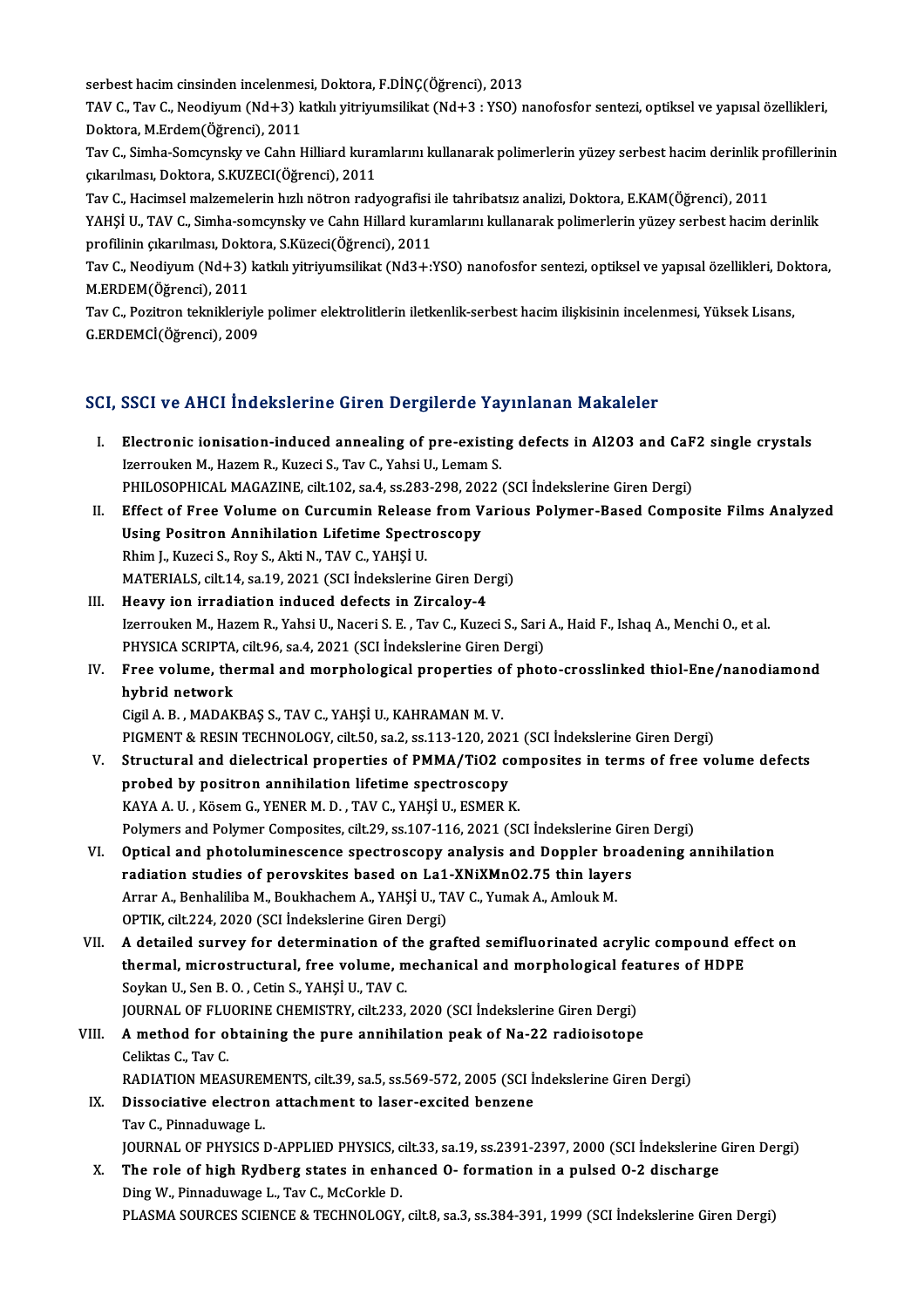- XI. Temperature dependence of electron attachment to methylene chloride<br>Rinnadwwase L. Tay G. MaCarkle D. Ding W. Temperature dependence of electron at<br>Pinnaduwage L., Tav C., McCorkle D., Ding W.<br>JOUPNAL OF CHEMICAL PHYSICS, silt 110, 33 Pinnaduwage L., Tav C., McCorkle D., Ding W.<br>JOURNAL OF CHEMICAL PHYSICS, cilt.110, sa.18, ss.9011-9016, 1999 (SCI İndekslerine Giren Dergi) XII. Electron attachment to boron trichloride TavC.,DatskosP.,Pinnaduwage L.
- JOURNALOFAPPLIEDPHYSICS, cilt.84, sa.10, ss.5805-5807,1998 (SCI İndekslerineGirenDergi) Tav C., Datskos P., Pinnaduwage L.<br>JOURNAL OF APPLIED PHYSICS, cilt.84, sa.10, ss.5805-5807, 1998 (SCI Indekslerine Giren Dergi)<br>XIII. Electron attachment to photofragments and Rydberg states in laser-irradiated CCl2F2<br>Pin **JOURNAL OF APPLIED PHYSICS, cifferent formation of the photof**<br>Pinnaduwage L., Datskos P., Tav C.<br>JOUPNAL OF APPLIED PHYSICS ci
- Electron attachment to photofragments and Rydberg states in laser-irradiated CCl2F<br>Pinnaduwage L., Datskos P., Tav C.<br>JOURNAL OF APPLIED PHYSICS, cilt.84, sa.7, ss.3442-3450, 1998 (SCI İndekslerine Giren Dergi)<br>Flastron at Pinnaduwage L., Datskos P., Tav C.<br>JOURNAL OF APPLIED PHYSICS, cilt.84, sa.7, ss.3442-3450, 1998 (SCI İndekslerine Giren Dergi<br>XIV. Electron attachment to thermally excited trichlorotrifluoroethane (1,1,2-C2Cl3F3)<br>Datskos
- **JOURNAL OF APPLIED PHYSICS, cilt.84, sa.7,<br>Electron attachment to thermally excite<br>Datskos P., Tav C., Sauers I., Pinnaduwage L.<br>JOUPMAL OF PHYSICS D. APPLIED PHYSICS** Datskos P., Tav C., Sauers I., Pinnaduwage L.<br>JOURNAL OF PHYSICS D-APPLIED PHYSICS, cilt.30, sa.18, ss.2596-2602, 1997 (SCI İndekslerine Giren Dergi)

#### Kitap & Kitap Bölümleri

I. Fen ve Mühendislik için Teknoloji Güncellemeli Serway S & KRup Bolumlori<br>Fen ve Mühendislik için Teknoloji Güncellemeli Serway<br>SAÇLI Ö. A. , KESKİN S. S. , TAV C., DUMLUDAĞ F., YUMAK YAHŞİ A., AVGIN İ.<br>RALME Yayınayi, İstanbul 2021 Fen ve Mühendislik için Tekr<br>SAÇLI Ö. A. , KESKİN S. S. , TAV C.<br>PALME Yayınevi, İstanbul, 2021

# PALME Yayınevi, İstanbul, 2021<br>Hakemli Kongre / Sempozyum Bildiri Kitaplarında Yer Alan Yayınlar

akemli Kongre / Sempozyum Bildiri Kitaplarında Yer Alan Yayınlar<br>I. Some Studies Related to the Determination of Factors Affecting Positronium Formation of High<br>Dengity Polyothylane (HDBE) via Positron Annihilation Lifetim Sant Rongrey Componyum Drain's Richpartmud Tor Pitan's Lyman<br>Some Studies Related to the Determination of Factors Affecting Positronium Formatio<br>Density Polyethylene (HDPE) via Positron Annihilation Lifetime Spectroscopy ( Some Studies Related to the I<br>Density Polyethylene (HDPE)<br>ÖZTÜRK ŞEN B., YAHŞİ U., TAV C.<br>ICACCUE 2nd International Confe Density Polyethylene (HDPE) via Positron Annihilation Lifetime Spectroscopy (PALS)<br>ÖZTÜRK ŞEN B., YAHŞİ U., TAV C.<br>ICACCHE 2nd International Conference on Applications in Chemistry and Chemical Enginnering, Belgrade, Sırbi

ÖZTÜRK ŞEN B., YAHŞİ U., TAV (<br>ICACCHE 2nd International Con<br>Ve Karadağ, 10 - 14 Ekim 2018<br>Conrelation between Eree V. Ve Karadağ, 10 - 14 Ekim 2018

II. Correlation between Free Volume Holes and Mechanical Properties of Side Chain LCP-HDPE Graft<br>Products Correlation between Free Volume Holes and Mechanical Pr<br>Products<br>ÖZTÜRK ŞEN B., YAHŞİ U., ÇETİN S., TAV C., yener m. y. , SOYKAN U.<br>ICACCUE 2nd International Conference on Applications in Chamisti

ICACCHE 2nd International Conference on Applications in Chemistry and Chemical Engineering, Belgrade, Sırbistan<br>Ve Karadağ, 10 - 14 Ekim 2018 ÖZTÜRK ŞEN B., YAHŞİ U., ÇETİN<br>ICACCHE 2nd International Con:<br>Ve Karadağ, 10 - 14 Ekim 2018<br>Ionis Condustivity of BVdE s ICACCHE 2nd International Conference on Applications in Chemistry and Chemical Engineering, Belgrade,<br>Ve Karadağ, 10 - 14 Ekim 2018<br>III. Ionic Conductivity of PVdF-co-HFP with Li-salts in terms of Free Volume Probed by Pos

Ve Karadağ, 10 - 14 Ekim 2018<br>Ionic Conductivity of PVdF-co-HFP<br>Annihilation Lifetime Spectroscopy<br>YAHSULL TAV G-EPDEMCLTANDOČAN ( Ionic Conductivity of PVdF-co-HFP with Li-salts in terms of Free Volume Probed by Positron<br>Annihilation Lifetime Spectroscopy<br>YAHŞİ U., TAV C., ERDEMCİ TANDOĞAN G., COŞKUN B., DELİGÖZ H., YILMAZTÜRK S., YILMAZOĞLU M., ULUT

Annihilation Lifetir<br>YAHŞİ U., TAV C., ERD<br>, DEGER D., YAKUT Ş.<br>Uluslararası Katılımlı YAHŞİ U., TAV C., ERDEMCİ TANDOĞAN G., COŞKUN B., DELİGÖZ H., YILMAZTÜRK S., YILMAZOĞLU !<br>, DEGER D., YAKUT Ş.<br>Uluslararası Katılımlı VII. Polimer Bilim ve Teknoloji Kongresi, Eskişehir, Türkiye, 9 - 12 Eylül 2018<br>Jonis Co

Uluslararası Katılımlı VII. Polimer Bilim ve Teknoloji Kongresi, Eskişehir, Türkiye, 9 - 12 Eylül 2018

IV. DEGER D., YAKUT \$.<br>Uluslararası Katılımlı VII. Polimer Bilim ve Teknoloji Kongresi, Eskişehir, Türkiye, 9 - 12 Eylül 2018<br>IV. Ionic Conductivity of PVdF-co-HFP with Li-salts In Terms of Free Volume Probed by Positr Ionic Conductivity of PVdF-co-HFP with Li-salts In Terms of Free Volume Probed by Positron<br>Annihilation Lifetime Spectroscopy<br>TAV C., ULUTAŞ H. K. , DELİGÖZ H., YILMAZOĞLU M., ULUTAŞ D., YAKUT Ş., ÇOŞKUN B., ERDEMCİ G., YI

<mark>Annihilatio</mark><br>TAV C., ULU<br>S., YAHŞİ U.<br>Uluslararec TAV C., ULUTAŞ H. K. , DELİGÖZ H., YILMAZOĞLU M., ULUTAŞ D., YAKUT Ş., ÇOŞKUN B., ERDEMCİ<br>S., YAHŞİ U.<br>Uluslararası Katılımlı VII. Polimer Bilim ve Teknoloji Kongresi (Polimer 2018), 9 - 12 Eylül 2018<br>D.C. Condustivity, Th

Uluslararası Katılımlı VII. Polimer Bilim ve Teknoloji Kongresi (Polimer 2018), 9 - 12 Eylül 2018

## S., YAHŞİ U.<br>Uluslararası Katılımlı VII. Polimer Bilim ve Teknoloji Kongresi (Polimer 2018), 9 - 12 Eylül 2018<br>V. DC Conductivity, Thermal and Free Volume Properties of Thermoplastic polyurethane/boron nitride<br>compound compounds<br>YAHŞİ U., YENER M. Y. , MADAKBAŞ S., TAV C., DUMLUDAĞ F., UMER M. A.<br>Uluslararası Katılımlı VII. Polimer Bilim ve Teknoloji Kongresi (Polimer 2018), 9 - 12 Eylül 2018<br>Temperature and Pressure Dependent Belavation

YAHŞİU., YENER M.Y., MADAKBAŞ S., TAV C., DUMLUDAĞ F., UMER M.A.

VI. Temperature and Pressure Dependent Relaxation of Polymers In Terms of Free Volume Fraction Uluslararası Katılımlı VII. Polimer Bilim ve Tek<mark>l</mark><br>Temperature and Pressure Dependent Ro<br>YAHŞİ U., ÇOŞKUN B., YUMAK YAHŞİ A., TAV C.<br>Uluslararası Katılımlı VII. Bolimar Bilim ve Teln Temperature and Pressure Dependent Relaxation of Polymers In Terms of Free Volume Fraction<br>YAHŞİ U., ÇOŞKUN B., YUMAK YAHŞİ A., TAV C.<br>Uluslararası Katılımlı VII. Polimer Bilim ve Teknoloji Kongresi (Polimer 2018), Eskişeh YAHŞİ U., ÇOŞKUN B., YUMAK YAHŞİ A., TAV C.<br>12 Uluslararası Katılımlı VII. Polimer Bilim ve Teknoloji Kongresi (Polimer 2018), Eskişehir, Türkiye, 9 - 12<br>15 VII. Investigation of a Relationship Between Free Volume and I